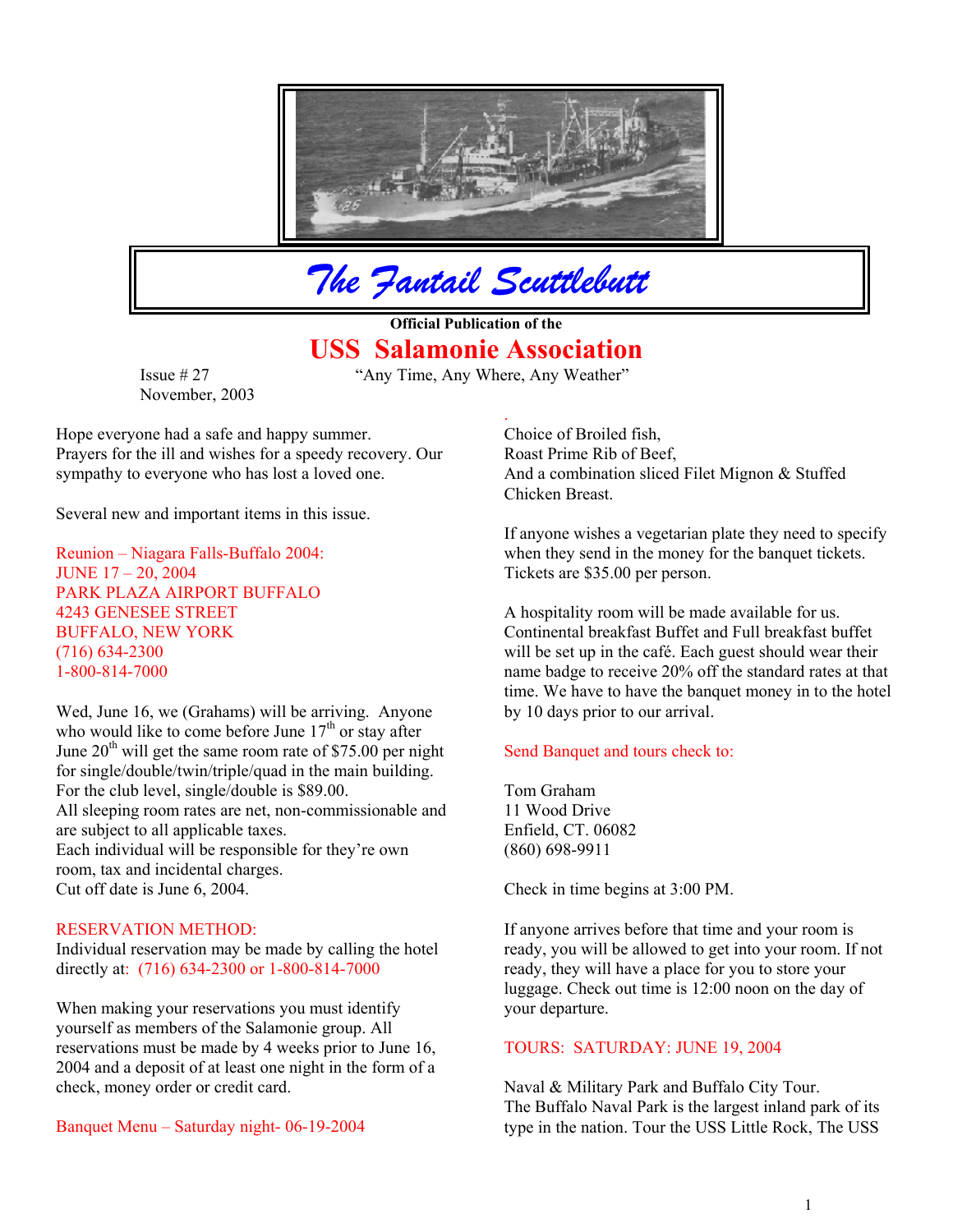Sullivans, and the WWII USS Croaker submarine. There will also be a short wreath ceremony for us. Lunch will be served on the fantail of the USS Little Rock. Take time to visit the museum that includes uniforms and memorabilia along with two rooms depicting the Korean War Veterans and individuals that served on destroyer escorts.

A driving tour of the City of Buffalo features famous architectural and historical sites. If time allows, we will visit the world famous "Our Lady of Victory Basilica National Shrine". Tour includes: Deluxe Motor Coach, naval park Entrance Fee, Lunch, City Tour and licensed Tour Guide. Tour time: 6 hours – cost \$47.00 p.p.

# NIAGARA FALLS TOUR: FRIDAY: JUNE 18, 2004

Note: Passengers are responsible for having with them proper documentation when crossing and Internal Border. All U.S. citizens must have either Birth Certificate along with picture I.D, "OR" a passport. (Outdated accepted) DMS cannot be responsible for any passenger denied entry at the Border. Return will be the passenger's responsibility and " NO" refunds will be issued. After crossing into Canada via one of our international Bridges, we drive along the flower-lined streets of Queen Victoria Park, bordering the Niagara Gorge. A stop at the brink of the Horseshoe Falls with time on your own to take pictures, stroll the area, visit the Gift Shop or have lunch. (Cost on your own)

Continue sightseeing: Niagara Greenhouse, Sir Henry Oakes Garden Theater, Spanish Aero Car, Queens land Heights Park, Clifton Hill, Casino Niagara, School of Horticulture and the world famous Floral Clock. Take time for a cruise on the Maid of the Mist. (Cost on your own) Your tour guide will assist you. Enjoy dinner overlooking the fall in the Penthouse of the Sheraton Hotel. Tour includes: Deluxe motor Coach, Sightseeing, Dinner, Tolls, parking and Professional Tour Guide. Options Available: Maid of the Mist Cruise, Journey Behind the Falls, Niagara parks Botanical Gardens. TOUR TIME: 6 Hours Cost \$59.00 p.p.

## Event Photography:

 They will do the reunion album for us. They are the same one's who did our Dayton Album. The hotel said that a shuttle van is, for all guest, to be used within a 5-mile radius. They will have shuttle service to and from the airport. Notify them of your

schedule. There are several churches in the area for those who want to go to church on Sunday. Be sure to inform the hotel if you are in need of a handicap room.

# NEW – "LIFE MEMBERSHIP"

It is with the recommendation of the officers and trustees to go with the following:

| Age | 70-74     | \$80.00 Life Membership |
|-----|-----------|-------------------------|
| Age | 75-79     | \$60.00 Life Membership |
| Age | 80-84     | \$40.00 Life Membership |
| Age | $85 - UP$ | FREE Life Membership    |

Please make checks payable for Life Membership to Tom Keske, Treasurer.

Dues: Dues beginning January 1, 2004, \$20.00 for the year. We have a new dues card this year. Please remit your dues to Tom Keske.

Treasurers Report: No outstanding bills. All funds combined. Balance 10/20/03 \$3752.32

Tom Keske 771 127<sup>th</sup> Av. NE. Blaine, MN 55434-3185

# Red Hat Ladies – Warren, Indiana

They are still sending 4 care packages a month to the troops in harms way (Iraq). The Salamonie association made a donation for postage before and we would like to carry on with this program. Donations (\$) will be accepted to help with postage for care packages to the troops. +Mark donations+ " TROOPS " and send to me and I will get the money to Ms: Lilly Nutter. She is the lady in charge of this operation.

## Donation

There is a small child that was severely burned in a house fire in Warren, Indiana. The family is faced with severe hardship and the Salamonie donated \$200.00 to the family for immediate help in their time of severe need.

### Web Site:

### [www.salamomie.homestead.com](http://www.salamomie.homestead.com/)

The USS SALAMONIE web site has been a huge success, thanks to Tom Applegate. Tom is also our veteran's service officer and if you need any help or information, feel free to call upon him.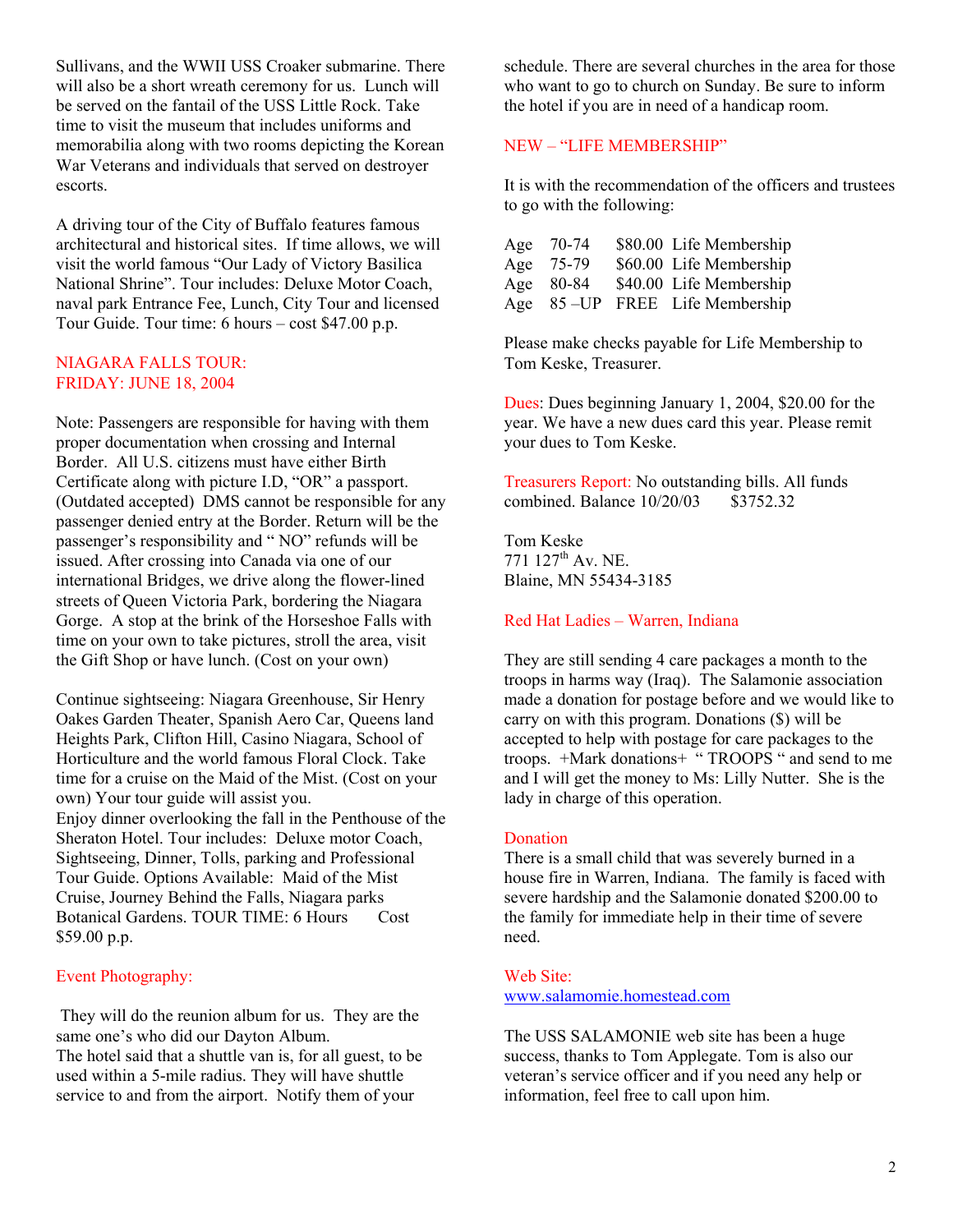The many links that Tom has for us are very invaluable for all. Book:

### Medals:

There are some new service medals that have come out and many crewmembers are eligible for them. Please check them out at our web page. There is not enough room in the newsletter for all this information.

Our Museum is progressing along nicely from the reports that have come my way. Personnel who have to perform civic duty by the courts are painting the room. We are still in need of any and all items that you may where they are now? wish to donate to the museum in your name.

### **TREASURE FIND:**

 Mr. Ken Burks and Mr. Jim Hail of Tennessee contacted me about an oil painting of the ESSO COLUMBIA before she became the USS Salamonie. It is an oil painting of the ESSO Columbia/USS Salamonie that was painted by "Spencer Wight" who was a noted painter, who painted it prior to her USN commission. The portrait was given to Mr. Hail from his father-in-law, Thomas H. Reid, who was the brother of Edith Reid Holman, who was married to Eugene Holman. Mrs. Holman was the person who christened the ESSO Columbia.

 It was to be a gift to ESSO/EXXON President and Chairman of the Board, Eugene Holman by his wife. Ms. Holman's brother told me that the Columbia was the first ESSO ship to be named after a country. The Columbia is shown at sea being escorted by a fighter plane.

On November  $1<sup>st</sup>$ , Ms: Morrison is going to go to Louisville to meet with Mr. Burks and pick up the painting for the museum on behalf of the USS Salamonie. At a later date there will be a formal public unveiling and presentation to the museum in the name of the Holman estates.

### SHIP'S STORES:

| Book (Memories Of Ole Sal) | $$20.00$ ppd |
|----------------------------|--------------|
| <b>Hat</b>                 | $$12.00$ ppd |
| Patch                      | $$12.00$ ppd |
| Lapel Pin                  | $$12.00$ ppd |

[tom.applegate@huntington.in.us](mailto:tom.applegate@huntington.in.us) Bumper Sticker \$ 5.00 ppd Office Number: (260) 358-4863 Memorial tape (order from Tom Applegate) (Check web site for further information)

If you have a library or museum or school and would like to donate a copy of "Memories of Ole Sal", then contact me and we will donate a book in your name."

## AGAIN: PLEASE:

If your Telephone number, area code, mailing address, zip code, or e-mail has changed. PLEASE let me know. MUSEUM: If someone is ill or who has passed away and you hear or know about it. Please let me know.

> The following people have moved and forgot to give me a forwarding address: Does anyone know them or know

| Alvin E. Bastifell | CA. |
|--------------------|-----|
| Clyde J. Colwell   | VA. |
| Robert Moore       | OR. |
| Romeo Peralta      | CA. |
| G. R. Pronovost    | MA  |
|                    |     |

## New Find: Welcome Aboard

| Donald L. Meath     | FTGSN61-62 |       |
|---------------------|------------|-------|
| Leonard Rusin       | <b>SHC</b> | 67-68 |
| Steven Rank         | <b>SN</b>  | 63-65 |
| Robert A. Stockwell | <b>SN</b>  | 57-59 |
| Bill (WM) Fuller    | MM3        | 44-45 |

### Deceased – Honor Roll:

The following Crewmen have been entered in our Honor Roll of Departed Crewmembers.

| Robert Frank Caldwell 41-43 |             |            |  |
|-----------------------------|-------------|------------|--|
| Ray C. Sturdgeon            | MM3 55-57   |            |  |
| John T. Karas               | SN/1C 42-45 |            |  |
| John J. Flynn               | LCDR 67-68  |            |  |
| Jack Everett                | $\cdot$     |            |  |
| Richard Redmayne            |             | CAPT 62-63 |  |

### "OPERATION ARGUS"

 In late August and early September of 1958, U.S. Navy Task Force 88, consisting of nine ships and approximately 4,500 men, secretly conducted three highaltitude nuclear tests in the South Atlantic.

The code name was ARGUS. In each of these tests, the task force launched from the missile trials ship, USS Norton Sound (AVM-1), a specially modified X-17, a